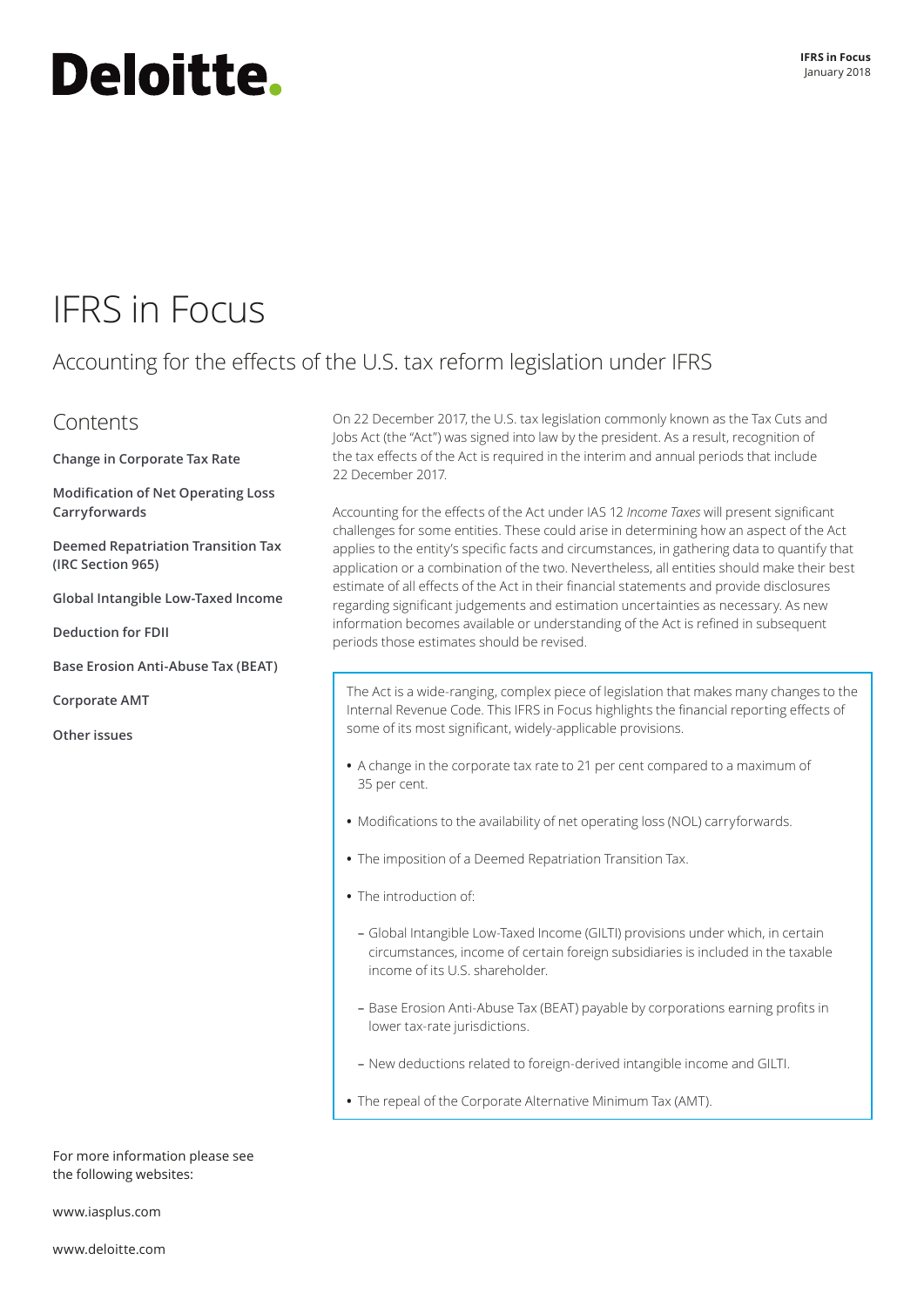#### <span id="page-1-0"></span>**Change in Corporate Tax Rate**

The Act reduces the corporate tax rate to 21 per cent, with effect from 1 January 2018. Because IAS 12.47 requires that deferred tax assets and liabilities (DTAs and DTLs, respectively) be measured at the enacted or substantively enacted tax rates that are expected to apply to the period when the asset is realised or the liability settled, entities must adjust the DTAs and DTLs in their financial statements for reporting periods ending on or after 22 December 2017.

#### **For calendar year‑end entities, what is the impact of the change in the corporate tax rate on DTAs and DTLs that exist as of the enactment date?**

DTAs and DTLs that exist as of the enactment date (22 December 2017) and are expected to reverse after the Act's effective date (1 January 2018, for calendar year-end entities) should be adjusted to the new statutory tax rate of 21 per cent. Any DTAs and DTLs expected to reverse before the effective date would not be affected by the new statutory tax rate.

#### **If some deferred tax balances are attributable to items previously recognised outside profit or loss (i.e., in other comprehensive income (OCI) or directly in equity), how should the adjustment for the effect of the tax rate change be presented?**

As required by IAS 12.58 and 60(a), the effect of the change in tax rate on these items should be recognised either in OCI or directly in equity consistent with the recognition of original amount. This is sometimes referred to as "backwards tracing". In exceptional situations, if it is difficult to determine the amount of deferred tax that relates to items recognised outside profit or loss, IAS 12.63 permits use of a reasonable pro rata allocation.

The effect of backwards tracing means that the total tax expense (income) for the year will be the same whether or not a specific calculation of the effect of the Act on DTAs and DTLs is performed at the enactment date or this effect is incorporated in the measurement of DTAs and DTLs as at year-end.

#### **Are the calculations for entities with a reporting and fiscal year‑end other than 31 December (a "non‑calendar year‑end entity") the same as those that would be performed by a calendar year‑end entity?**

Not exactly. Given the mechanics of Internal Revenue Code (IRC) Section 15, we believe that the change in tax rate resulting from the Act will be administratively effective for a non-calendar year-end entity at the beginning of the entity's next fiscal year. In the current period (i.e., the period that includes the date of enactment), the tax rate applicable to the entity will be the "blended tax rate" (see below).

The applicable tax rates to be used in measuring deferred tax assets and liabilities for reporting periods post enactment date are, therefore, as follows:

- **•** For balances expected to reverse after the enactment date and within the current fiscal year, the applicable rate is the "blended tax rate".
- **•** For balances not expected to reverse within the current fiscal year, the applicable rate is the new statutory tax rate of 21 per cent.

#### **What is meant by the "blended tax rate" and how is it calculated?**

In accordance with IRC Section 15, the blended rate is based on the applicable rates before and after the change and the number of days in the period within the taxable year before and after the effective date of the change in tax rate.

This calculation is not affected by the timing of income generated during the year and is illustrated below for an entity with a 31 March 2018 year-end.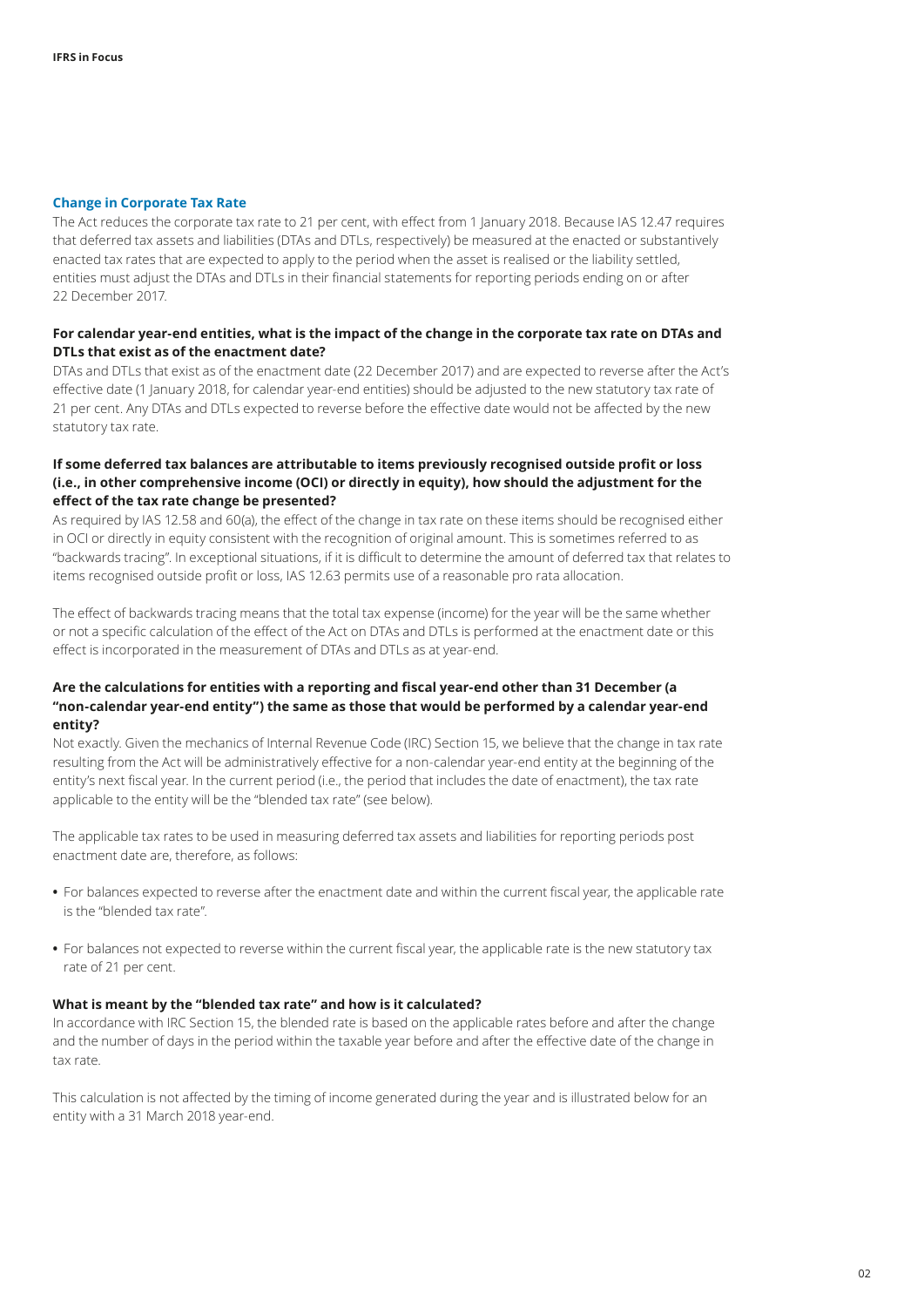|                                                                       | <b>Tax rate</b> | <b>Days under</b><br>tax rate | <b>Tax ratio</b> | <b>Tentative</b><br>tax rate |
|-----------------------------------------------------------------------|-----------------|-------------------------------|------------------|------------------------------|
| Effective rate before enactment<br>(1 April 2017 to 31 December 2017) | 35%             | 275                           | 75.34%           | 26.37%                       |
| Effective rate after enactment<br>(1 January 2018 to 31 March 2018)   | 21%             | 90                            | 24.66%           | 5.18%                        |
| Domestic federal statutory tax rate<br>(blended tax rate)             |                 | 365                           |                  | 31.55%                       |

#### **How would a non**‑**calendar year**‑**end entity reflect the effect of the changes in tax rate and laws in its interim financial statements, prepared in accordance with IAS 34, for periods within the annual period that includes the date of enactment?**

When preparing the tax estimate to be included in an interim period, the tax expense is based on the best estimate of the weighted average annual income tax rate expected for the full financial year. Therefore, as for other changes in estimates, amounts accrued for income tax expense in one interim period may have to be adjusted in a subsequent interim period if the estimate of the annual income tax rate changes. The estimated average annual income tax rate would be re‑estimated on a year‑to‑date basis, consistent with IAS 34.28.

IAS 34 does not provide clear guidance on how to deal with a change in tax rate that has an effect on a deferred tax balance carried forward or arising during the interim period but which is not expected to be reversed in the current financial year. Accordingly, as an accounting policy choice, an entity may either:

- **•** Include the effect of the change in a deferred tax balance as a result of a change in tax rate in estimating the average annual income tax rate, consequently spreading the effect throughout the financial year; or
- **•** Recognise the effect of the change in tax rate in full in the period in which the change in tax rate occurs.

#### **What rate should a non‑calendar year‑end U.S. entity use as the applicable tax rate when explaining the relationship between tax expense (income) and accounting profit, as required by IAS 12.81(c)?** The U.S. entity should use the blended tax rate as explained above.

#### <span id="page-2-0"></span>**Modification of Net Operating Loss Carryforwards**

The Act modifies aspects of the tax law regarding net operating loss (NOL) carryforwards. Under previous tax law, NOLs generally had a carryback period of two years and a carryforward period of 20 years. The Act eliminates, with certain exceptions, the NOL carryback period and permits an indefinite carryforward period. The amount of the NOL deduction is limited to 80 per cent of taxable income, which is computed without regard to the NOL deduction.

In general, the amendments to carryback and carryforward periods and the limitation on NOL utilisation (tied to 80 per cent of taxable income) apply to losses arising in taxable years beginning after 31 December 2017.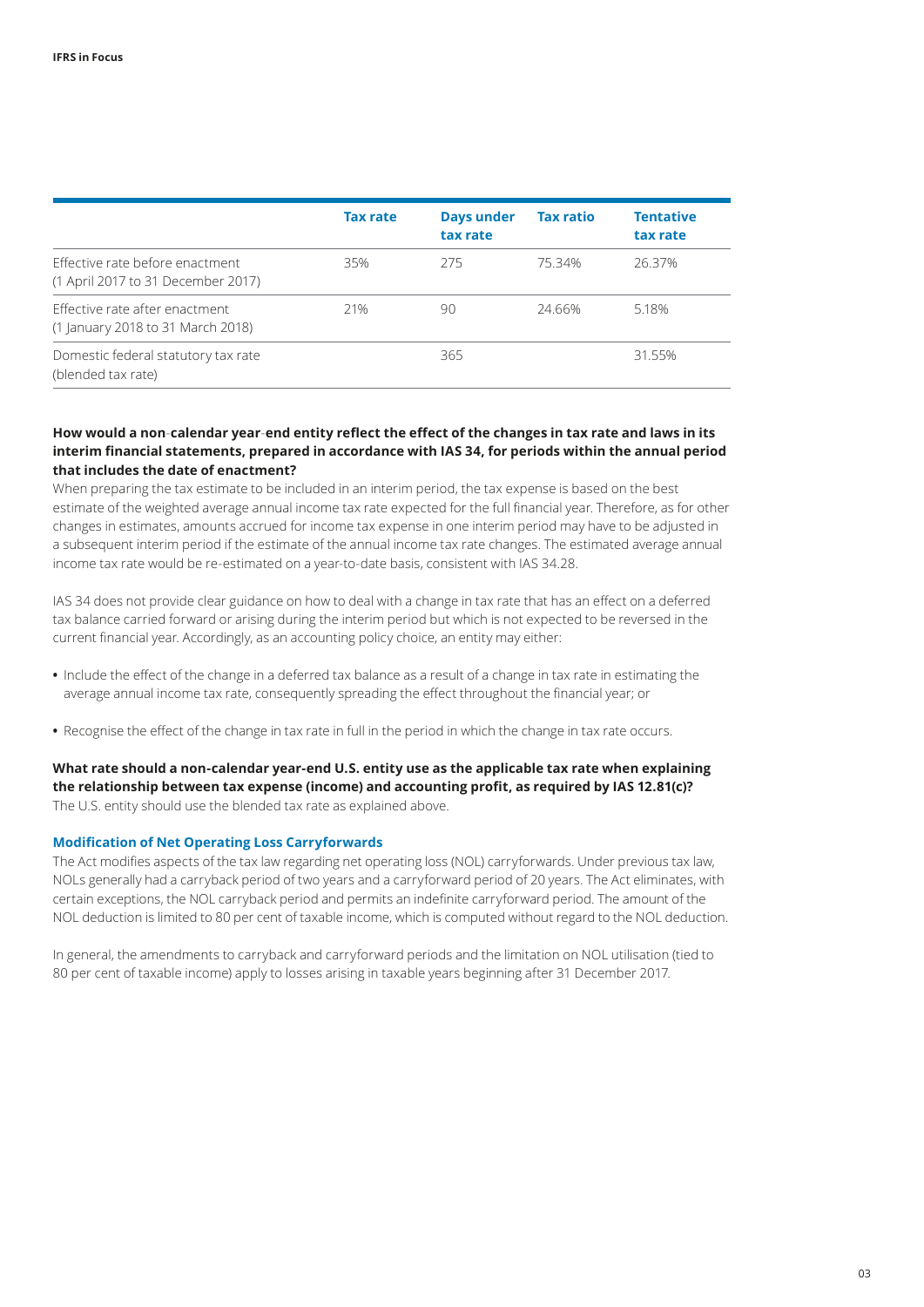#### **How does the change in NOL utilisation affect the recognition of related deferred tax assets?**

When considering future taxable income to justify the recognition of a DTA, an entity should look, among other things, to the future reversals of existing taxable temporary differences in periods prior to expiry of the NOL. Because losses arising in taxable years beginning after 31 December 2017 will not expire, the pool of taxable temporary differences that may be available to justify recognition of the resulting DTAs may be expanded and include, for example, the taxable temporary difference associated with an indefinite-life asset.

This would also generally apply to the recognition of a DTA arising from a deductible temporary difference that is scheduled to reverse into an NOL with an unlimited carryforward period.

However, the Act restricts the ability to use NOLs arising in taxable years beginning after 31 December 2017 to 80 per cent of taxable income in the year, and so only 80 per cent of the taxable temporary differences could serve as a source of taxable income. Where there are insufficient taxable temporary differences to support the recognition of a DTA in respect of NOLs, such that the recognition of the DTA relies on the existence of taxable profits in future periods, this limitation in use may extend the periods over which taxable profits need to be forecast. In such circumstances, an entity may be limited in its recognition of a DTA in respect of NOLs by the period over which it can reliably forecast taxable profits to be probable.

#### **Deemed Repatriation Transition Tax (IRC Section 965)**

The Act moves the United States from a worldwide tax system to a participation exemption system by giving corporations a 100 per cent dividends received deduction for dividends distributed by a controlled foreign corporation (CFC).

As a transition to this new system, the U.S. shareholder of a specified foreign corporation (SFC) must include in gross income, at the end of the SFC's last tax year beginning before 1 January 2018, the U.S. shareholder's pro rata share of certain of the SFC's undistributed and previously untaxed post-1986 foreign earnings and profits (E&P). The inclusion generally may be reduced by foreign E&P deficits that can be properly allocated to the U.S. shareholder. In addition, the mandatory inclusion may be reduced by the pro rata share of deficits of another U.S. shareholder that is a member of the same affiliated group. A foreign corporation's E&P are taken into account only to the extent that they were accumulated during periods in which the corporation was an SFC (referred to below as a "foreign subsidiary"). The amount of E&P taken into account is the greater of the amounts determined as of 2 November 2017 or 31 December 2017, not reduced by dividends (other than dividends to other SFCs) during the SFC's last taxable year beginning before 1 January 2018.

The U.S. shareholder's income inclusion is offset by a deduction designed to generally result in an effective U.S. federal income tax rate of either 15.5 per cent or 8 per cent. The 15.5 per cent rate applies to the extent that the SFCs hold cash and certain other assets, and the 8 per cent rate applies to the extent that the income inclusion exceeds the aggregate foreign cash position.

The Act permits a U.S. shareholder to elect to pay the net tax liability interest free over a period of up to eight years.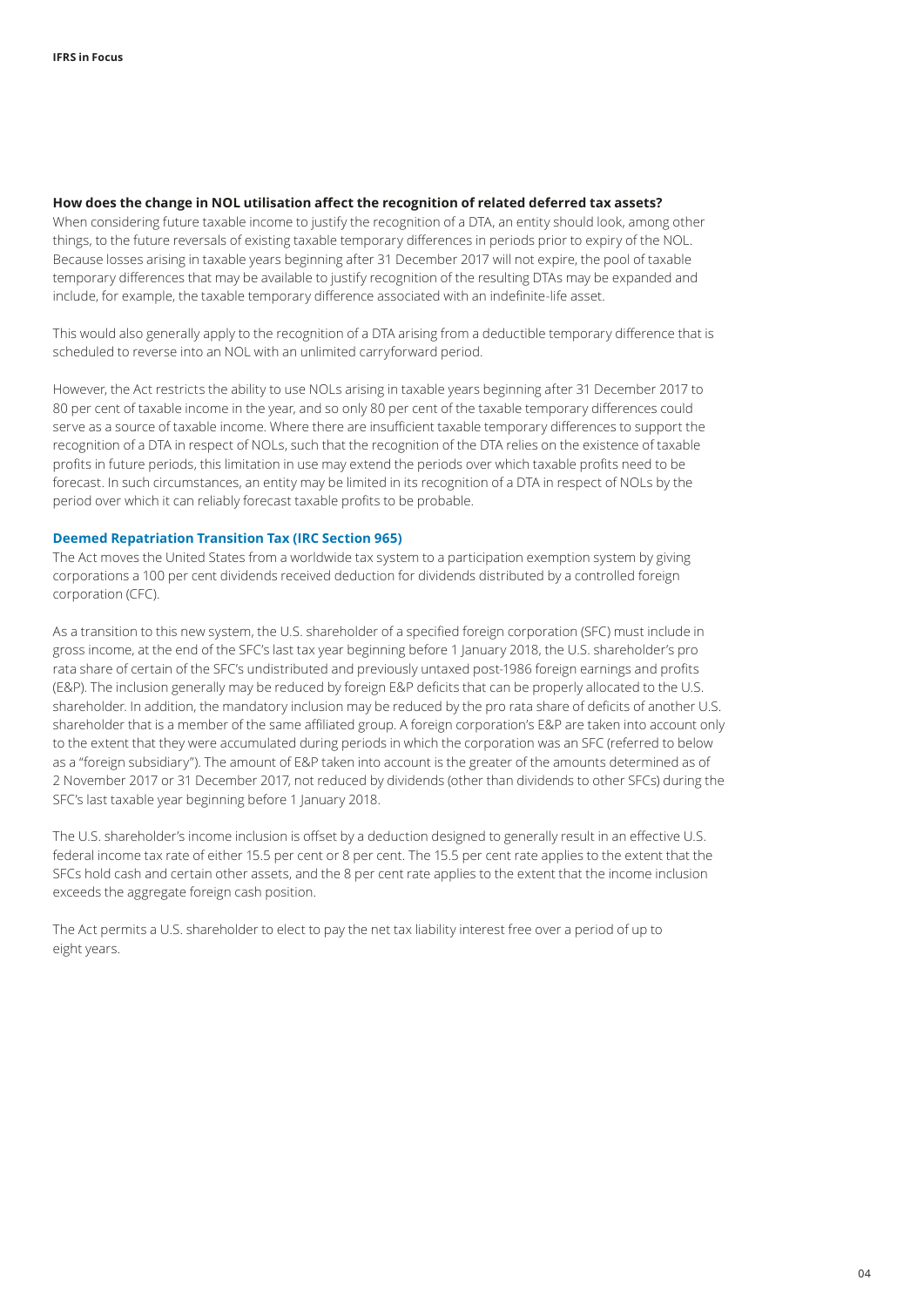In its consolidated financial statements, an entity that holds subsidiaries, branches, associates and interests in joint arrangements (referred to herein as "investees") may need to recognise DTAs and DTLs at two different levels. First, it will need to apply the principles of IAS 12 with respect to the temporary differences related to assets and liabilities of its investees and recognise any resulting DTAs and DTLs along with the other assets and liabilities of its investees (e.g., on the same line as its own as part of the consolidation of its subsidiaries or as part of the carrying amount of investments accounted for under the equity method). These are sometimes referred to as "inside basis" differences. In addition, the entity is required to identify temporary differences arising from differences between the carrying amount of each investee in its consolidated financial statements (e.g., the net assets of subsidiaries or carrying amount of investments accounting for under the equity method) and the tax base of the investments held by entities with the consolidated group. This second level of temporary differences is sometimes referred to as "outside basis" differences. Outside basis differences generally arise in consolidated financial statements because the profits of an investee have been recognised (whether by consolidation or the equity method) but the tax base of the investment remains unchanged. IAS 12 imposes particular conditions on the recognition of deferred tax assets and liabilities in respect of outside basis differences.

- **•** DTLs in respect of taxable outside basis differences are not recognised if the entity is able to control the timing of the reversal of the temporary difference and it is probable that this reversal will not arise in the foreseeable future.
- **•** DTAs in respect of deductible outside basis differences are recognised only if it is probable that the temporary difference will reverse in the foreseeable future and taxable profit will be available against which the temporary difference can be utilised.

The deemed repatriation transition tax and the global intangible low‑taxed income inclusion (see below) may result in an entity having to recognise a liability associated with outside basis differences that were previously not recognised under IAS 12. In particular, the deemed repatriation transition tax will increase the tax base of the investee which may trigger the immediate reversal of outside basis differences related to undistributed earnings in foreign investees.

#### **Should an entity that is required to include post‑1986 foreign earnings in its current‑year taxable income but elects to pay the one‑time deemed repatriation transition tax (under IRC Section 965) over a period of up to eight years classify the tax as a deferred tax liability or a current/non‑current income tax payable?**

In the period of enactment, the entity should recognise a current/non-current income tax payable for the transition tax due.

IAS 1 provides general guidance on the classification of accounts in statements of financial position. An entity should classify as a current liability only those cash payments that must, or are expected, to be made within the next 12 months to settle the transition tax. The instalments that the entity expects to settle beyond the next 12 months should be classified as a non-current income tax payable.

#### **If an entity elects to pay the one‑time deemed repatriation transition tax over an eight‑year period, should the income tax payable be discounted?**

Yes. While IAS 12.53 prohibits discounting of DTAs and DTLs, the measurement of current tax amounts is not subject to this prohibition. Accordingly, if the payment extends beyond the current period, the liability should be recognised at a discounted amount, if the effect of discounting is material.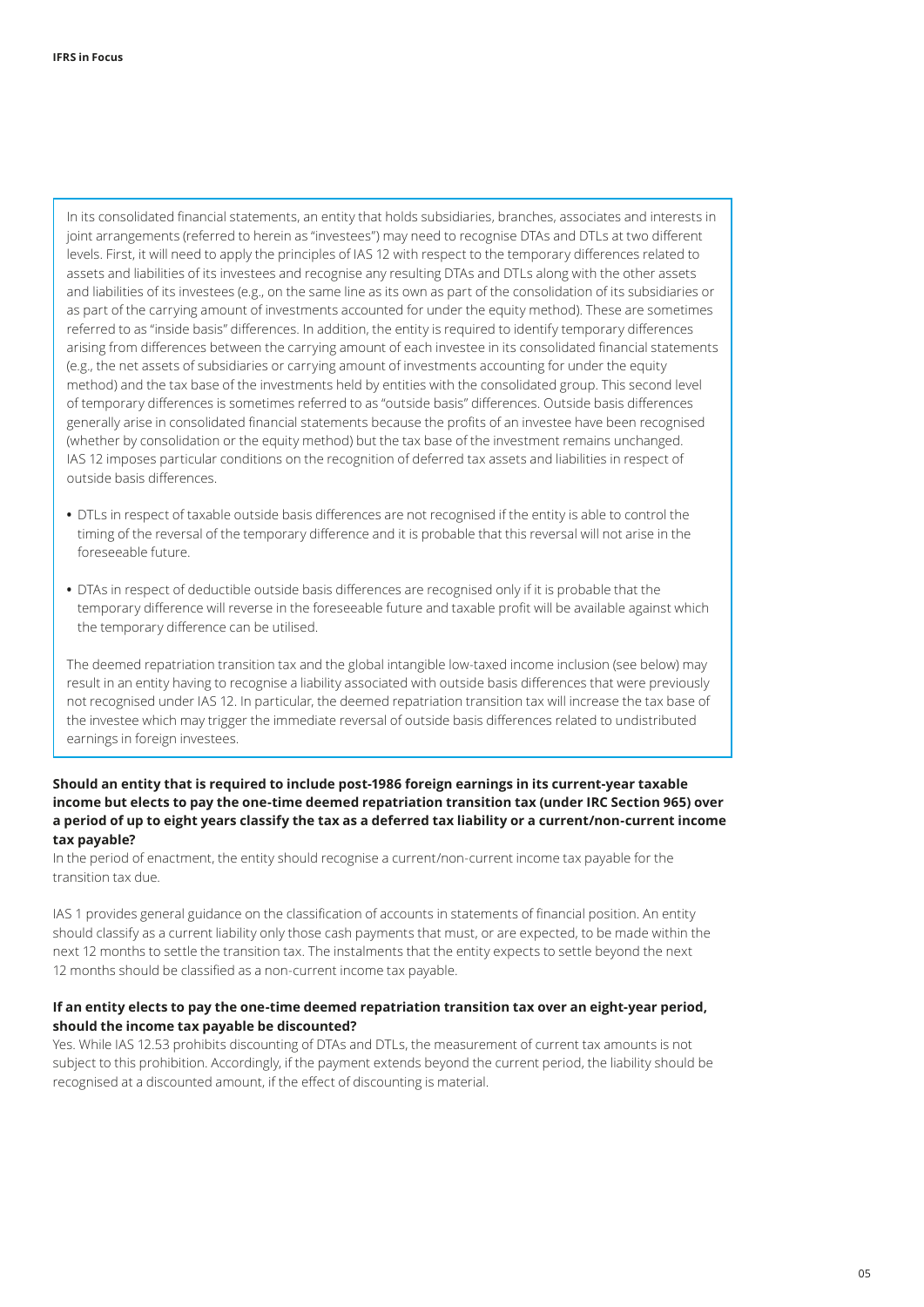#### **Following the Act's establishment of a participation exemption system of taxation, may an entity nonetheless be required to recognise a deferred tax asset or liability as a result of a difference between the tax base and the carrying amount of a U.S. parent investment in a foreign entity (the "outside basis differences")?**

Yes. Even under the new tax system, an entity may still be subject to income tax on its foreign investments in the future (e.g., foreign exchange gains or losses on distributions, capital gains on sale of investment, foreign income taxes, and withholding taxes) and if so, it will need to consider whether it needs to recognise any deferred taxes as a result of differences between the tax base and the carrying amount of foreign investments, using the requirements of IAS 12 with respect to outside basis differences explained above.

#### **Should an entity consider the one‑time deemed repatriation income inclusion to be a source of income when analysing the realisation of deferred tax assets in the year of the inclusion?**

Yes, but in making that consideration the entity should verify that the one-time deemed repatriation income inclusion coincides with the timing of the deductions and other benefits associated with the DTAs and that it constitutes a source of taxable profits against which the DTA can be utilised (i.e., the taxable profit is of the appropriate type as per IAS 12.27A).

#### <span id="page-5-0"></span>**Global Intangible Low‑Taxed Income**

Although the Act generally eliminates U.S. federal income tax on dividends from foreign subsidiaries of domestic corporations, it creates a new requirement that certain income (i.e., GILTI) earned by controlled foreign corporations (CFCs) must be included in the gross income of the CFCs' U.S. shareholder in the period it arises. GILTI is the excess of the shareholder's "net CFC tested income" over the net deemed tangible income return (the "routine return"), which is defined as the excess of (1) 10 per cent of the aggregate of the U.S. shareholder's pro rata share of the qualified business asset investment of each CFC with respect to which it is a U.S. shareholder over (2) the amount of certain interest expense taken into account in the determination of net CFC‑tested income.

A deduction is permitted to a domestic corporation in an amount equal to 50 per cent of the sum of the GILTI inclusion and the amount treated as a dividend because the corporation has claimed a foreign tax credit as a result of the inclusion of the GILTI amount in income ("IRC Section 78 gross-up"). If the sum of the GILTI inclusion (and related IRC Section 78 gross‑up) and the corporation's foreign‑derived intangible income (FDII) exceeds the corporation's taxable income, the deductions for GILTI and for FDII are reduced by the excess.

As a result, the GILTI deduction can be no more than 50 per cent of the corporation's taxable income (and will be less if the corporation is also entitled to an FDII deduction).

The reversal of existing inside basis differences in a foreign investee (determined under U.S. tax rules) may result in taxable income in the year of reversal that would cause the entity to be subject to a GILTI inclusion in that year. This taxation of the entity, as a result of the GILTI inclusion, may result in an increase in the tax base of the foreign investee (from the perspective of the U.S. shareholder) and consequently in the reduction of an existing taxable outside basis difference.

#### **How should an entity account for the effect of the GILTI on its tax amounts?**

As noted above, a DTL in respect of taxable outside basis difference is not recognised if the entity is able to control the timing of the reversal of the temporary difference and it is probable that this reversal will not arise in the foreseeable future. A question arises as to whether the reduction of the outside basis difference that be arise as a result of a GILTI inclusion should be considered as a probable reversal of the outside basis difference for which a DTL needs to be recognised.

IAS 12 does not provide clear guidance on whether (and how) certain aspects of the GILTI may affect the recognition of DTLs related to the outside basis differences from foreign investees. For example, under IAS 12, the recognition of a DTL with respect to a taxable outside basis from investees is assessed investee by investee, whereas for tax purposes, GILTI is established by aggregating income from foreign investees.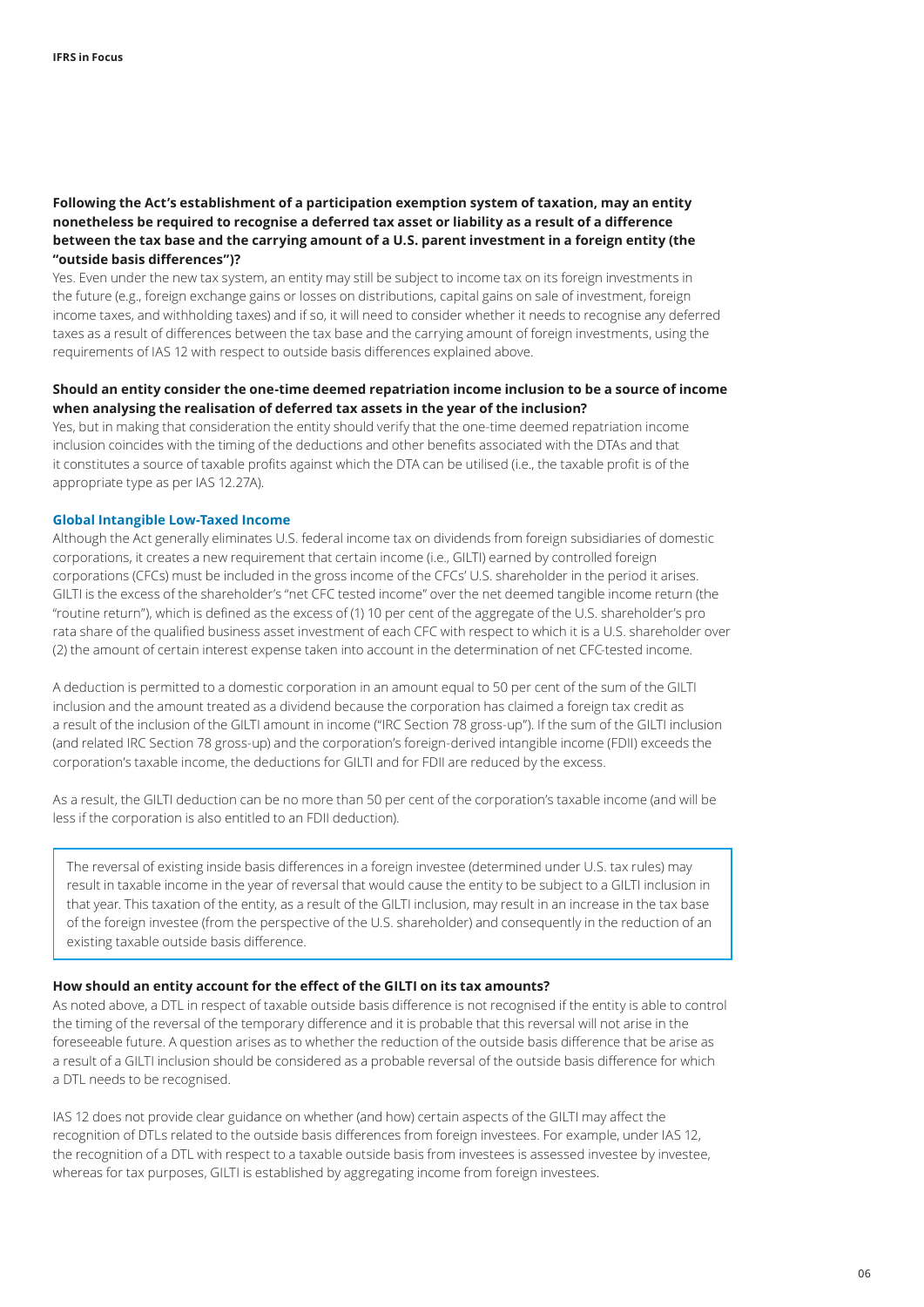There may also be significant practical difficulties in applying the principles of IAS 12 to the GILTI. In particular, the computation of GILTI is subject to future and contingent events that may render the estimation of whether, and to what extent, an entity will have a GILTI inclusion in a specific future year (when existing inside basis differences are scheduled to reverse) subject to a high level of uncertainty for certain entities.

#### <span id="page-6-0"></span>**Deduction for FDII**

In addition to the immediate inclusion of GILTI, the Act allows a domestic corporation a deduction for a portion of the foreign‑derived intangible income (FDII) and GILTI. The amount of the deduction is dependent, in part, on U.S. taxable income. The percentage of income that can be deducted is reduced in taxable years beginning after 31 December 2025.

#### **How should entities account for the FDII deduction and the GILTI deduction?**

The amount is a current income tax benefit that should be only recognised in the period in which the entity receives the FDII and/or GILTI deductions.

#### <span id="page-6-1"></span>**Base Erosion Anti‑Abuse Tax (BEAT)**

For fiscal years beginning after 31 December 2017, a corporation is potentially subject to tax under the BEAT provision if the controlled group of which it is a part has sufficient gross receipts and derives a sufficient level of "base erosion tax benefits." Under the BEAT, a corporation must pay a base erosion minimum tax amount (BEMTA) in addition to its regular tax liability after credits. The BEMTA is generally equal to the excess of (1) a fixed percentage of a corporation's modified taxable income (taxable income determined without regard to any base erosion tax benefit related to any base erosion payment, and without regard to a portion of its NOL deduction) over (2) its regular tax liability (reduced by certain credits). The fixed percentage is generally 5 per cent for taxable years beginning in 2018, 10 per cent for years beginning after 2018 and before 2026, and 12.5 per cent for years after 2025. However, the fixed percentage is 1 percentage point higher for banks and securities dealers (i.e., 6, 11, and 13.5 per cent, respectively).

#### **What tax rate should entities that are subject to the BEAT provisions use to measure deferred tax amounts?**

Because the amounts that may be payable under the BEAT provisions is based on a notion of taxable profit, it is an income tax within the scope of IAS 12 and accordingly, it may affect the tax rate used in the measurement of DTAs and DTLs.

In assessing how the BEAT provisions may affect the tax rate to be used in measuring deferred tax amounts, we would expect an entity to consider the following elements:

- **•** The BEAT provisions are designed to be an "incremental tax," and accordingly an entity can never pay less than its statutory tax rate of 21 per cent.
- **•** The entity may not know whether it will always be subject to the BEAT tax.
- **•** It is expected that most (if not all) taxpayers will ultimately take measures to reduce their BEMTA exposure and therefore ultimately pay taxes at or as close to the regular rate as possible.

Accordingly, we believe that in many circumstances, entities may conclude that deferred taxes should be measured at the 21 per cent statutory tax rate, with any payment of incremental BEAT reflected as a period income tax expense.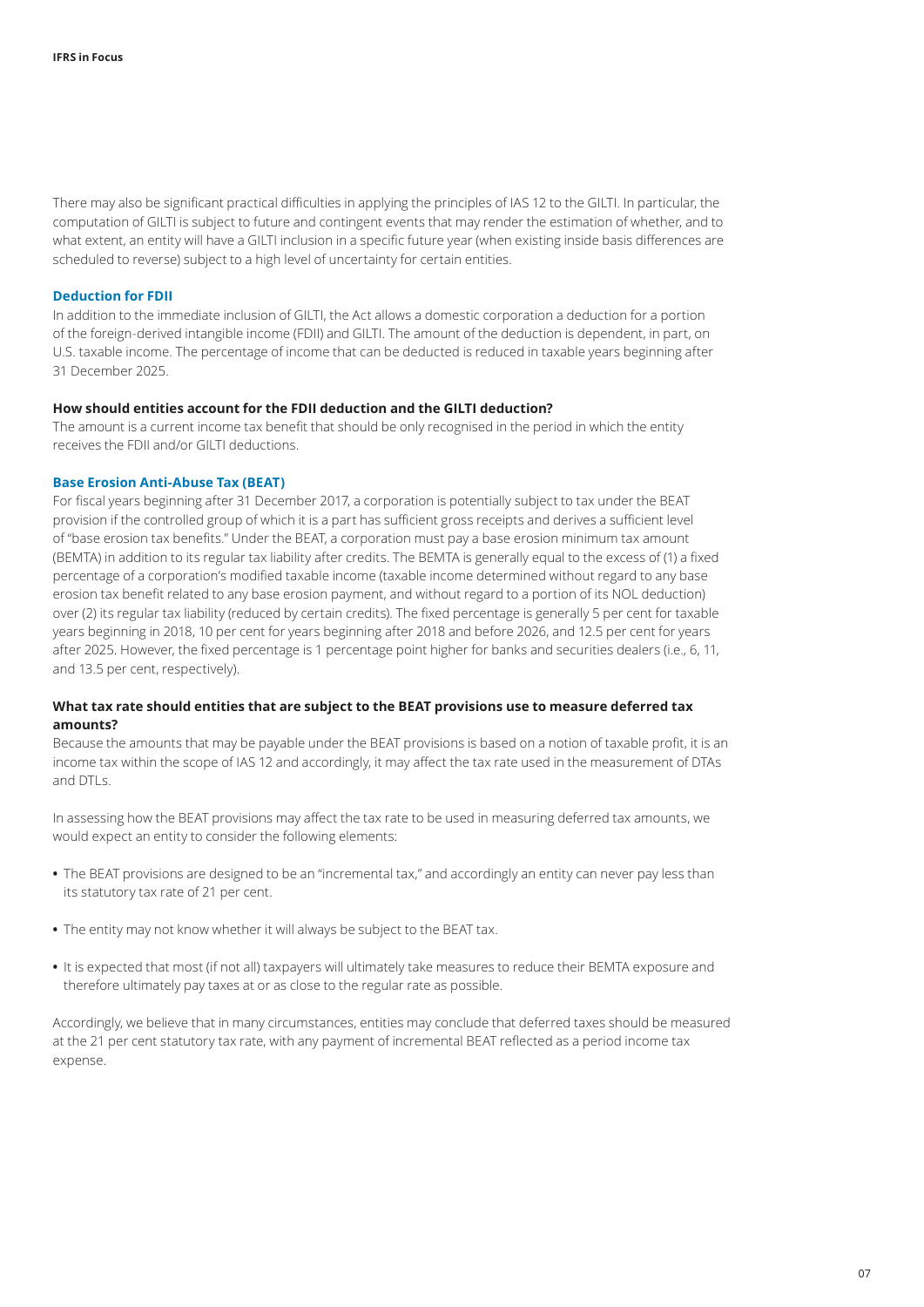#### <span id="page-7-0"></span>**Corporate AMT**

The corporate AMT has been repealed for fiscal years beginning after 31 December 2017. Entities with AMT credit carryforwards that have not yet been used may claim a refund in future years for those credits even though no income tax liability exists. Entities can continue using AMT credits to offset any regular income tax liability in years 2018 through 2020, with 50 per cent of remaining AMT credits refunded in each of the 2018, 2019, and 2020 fiscal years and all remaining credits refunded in fiscal year 2021.

#### **What is the impact of this change on the recognition of an asset with respect to AMT credit carryforwards?**

Since the AMT credit will now be fully refundable regardless of whether there is a future income tax liability before AMT credits, the benefit of the AMT credit will be realised. Therefore, entities will need to recognise an asset with respect of AMT credit carryforwards for which recovery was not previously probable (and therefore did not qualify for recognition as a DTA).

#### <span id="page-7-1"></span>**Other issues**

#### **Does the initial recognition exception in IAS 12 apply to temporary differences that arise as a result of the Act?**

No. IAS 12. 24 and 15(b) provide exceptions from the general requirement to recognise a DTA (subject to the expected availability of future taxable profits) or DTL for all temporary differences that arise on the initial recognition of an asset or a liability in a transaction which (1) is not a business combination, and (2) at the time of the transaction affects neither accounting profit nor taxable profit (tax loss). Therefore, it can only be applied when an asset or a liability is first recognised.

Accordingly, when additional temporary differences arise as a result of the introduction of a new tax, and not when an asset or a liability is first recognised, the deferred tax effect of the additional temporary differences should be recognised. The deferred tax effect of any additional temporary difference arising in such circumstances will be recognised (subject to the general recognition criteria in IAS 12 for deferred tax assets) and presented as required by IAS 12.58.

#### **How is uncertainty around the effect of the Act reflected in the financial statements?**

As discussed above, there are many aspects of the Act which could provide challenges of interpretation, data collection or both.

Where this is the case, entities should consider the guidance in IFRIC Interpretation 23 *Uncertainty over Income Tax Treatments* on circumstances where the application of tax law is uncertain. This interpretation provides a framework for considering uncertainties, but it is important to note that neither IFRIC 23 nor IAS 12 itself permit either accounting on the basis of superseded tax law or omitting an element of tax on the basis of the practical difficulty of gathering data. In all cases, best efforts should be made to account for the effects of all relevant aspects of the Act.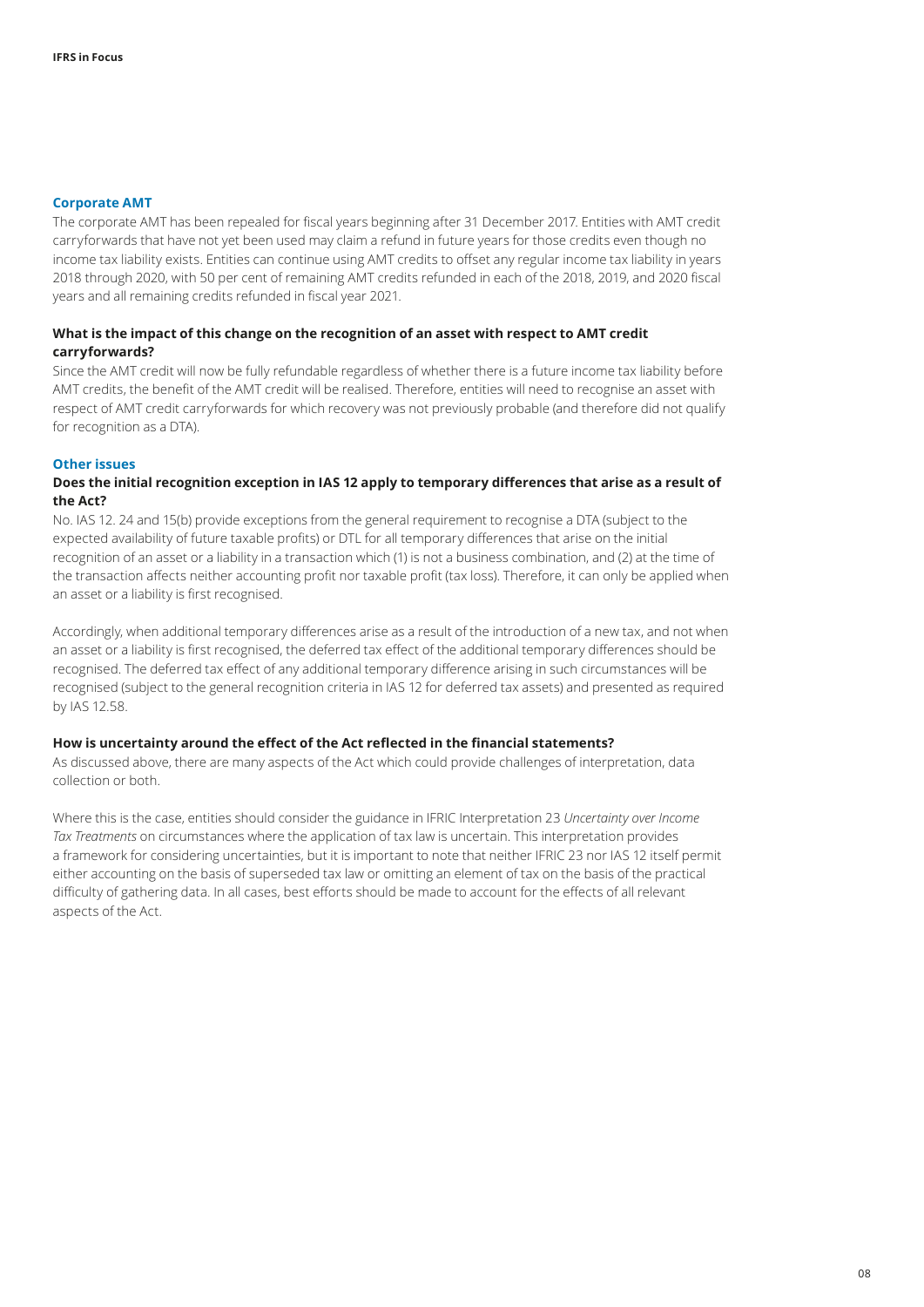#### **What disclosure should be made in respect of the effects of the Act?**

The quality of disclosures on income tax is already an area of regulatory focus, particularly around the effective tax rate reconciliation required by IAS 12.81(c). This should provide clear information about the key factors affecting the effective tax rate and its sustainability in the future. Proper identification and explanation of significant effects of the Act in this reconciliation will assist in a user's understanding of how the effective tax rate has changed and to distinguish between 'one‑off' effects of the Act's introduction and effects that are expected to recur.

Entities should also consider how the process of accounting for the Act should be reflected in the disclosures required by IAS 1 on:

- **•** the most significant judgements made in applying the entity's accounting policies; and
- **•** the major sources of estimation uncertainty (including assumptions made about the future) that have a significant risk of resulting in a material adjustment to the carrying amount of assets and liabilities in the next financial year.

As for other disclosures made under these requirements, the disclosures provided should be clear and entity-specific and, when appropriate, should include quantitative information on, for example, the carrying amounts of assets and liabilities subject to measurement uncertainty.

#### **How should the effects of the Act be reflected in the reporting of financial performance and any non‑GAAP measures presented outside the financial statements?**

As discussed in the Deloitte IFRS in Focus [Closing Out 2017,](https://www.iasplus.com/en/publications/global/ifrs-in-focus/2017/closing-out-2017) the presentation of additional line items in a statement of profit or loss and the use of 'non‑GAAP' figures (sometimes referred to as, for example, 'Alternative Performance Measures') is the subject of differing requirements from regulators in different jurisdictions. The effects of the Act on such measures (for example, whether they are or are not included in an 'adjusted EPS' or 'underlying net profit' figure) should be considered in light of both relevant regulatory guidance and the entity's existing policy on which additional items are presented and how those items are calculated.

If you have any questions about these issues, please speak to your usual Deloitte contact or get in touch with a contact identified in this IFRS in Focus.